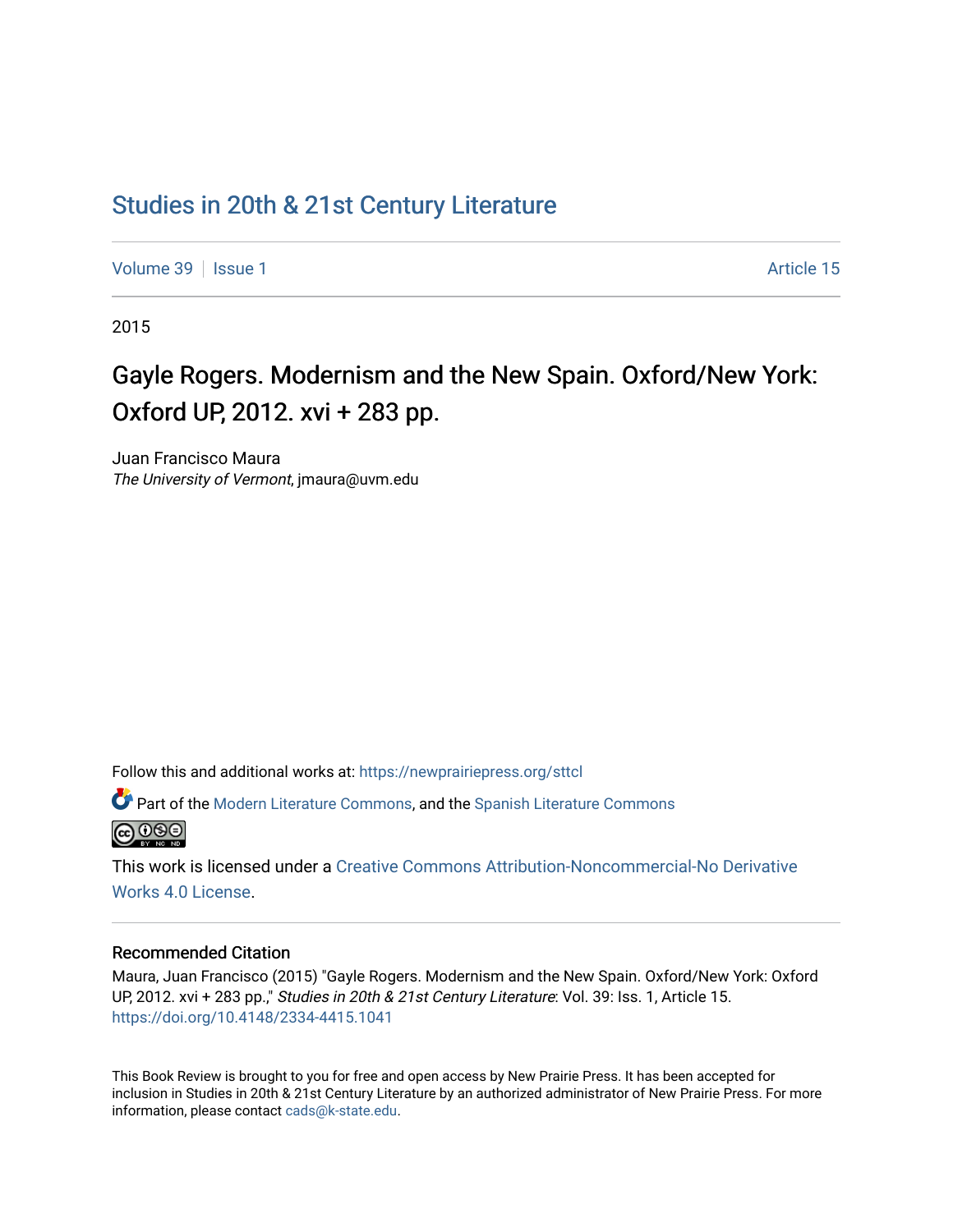## Gayle Rogers. Modernism and the New Spain. Oxford/New York: Oxford UP, 2012. xvi + 283 pp.

#### Abstract

Review of Gayle Rogers. Modernism and the New Spain. Oxford/New York: Oxford UP, 2012. xvi + 283 pp.

### Keywords

Gayle Rogers, Modernism, Spain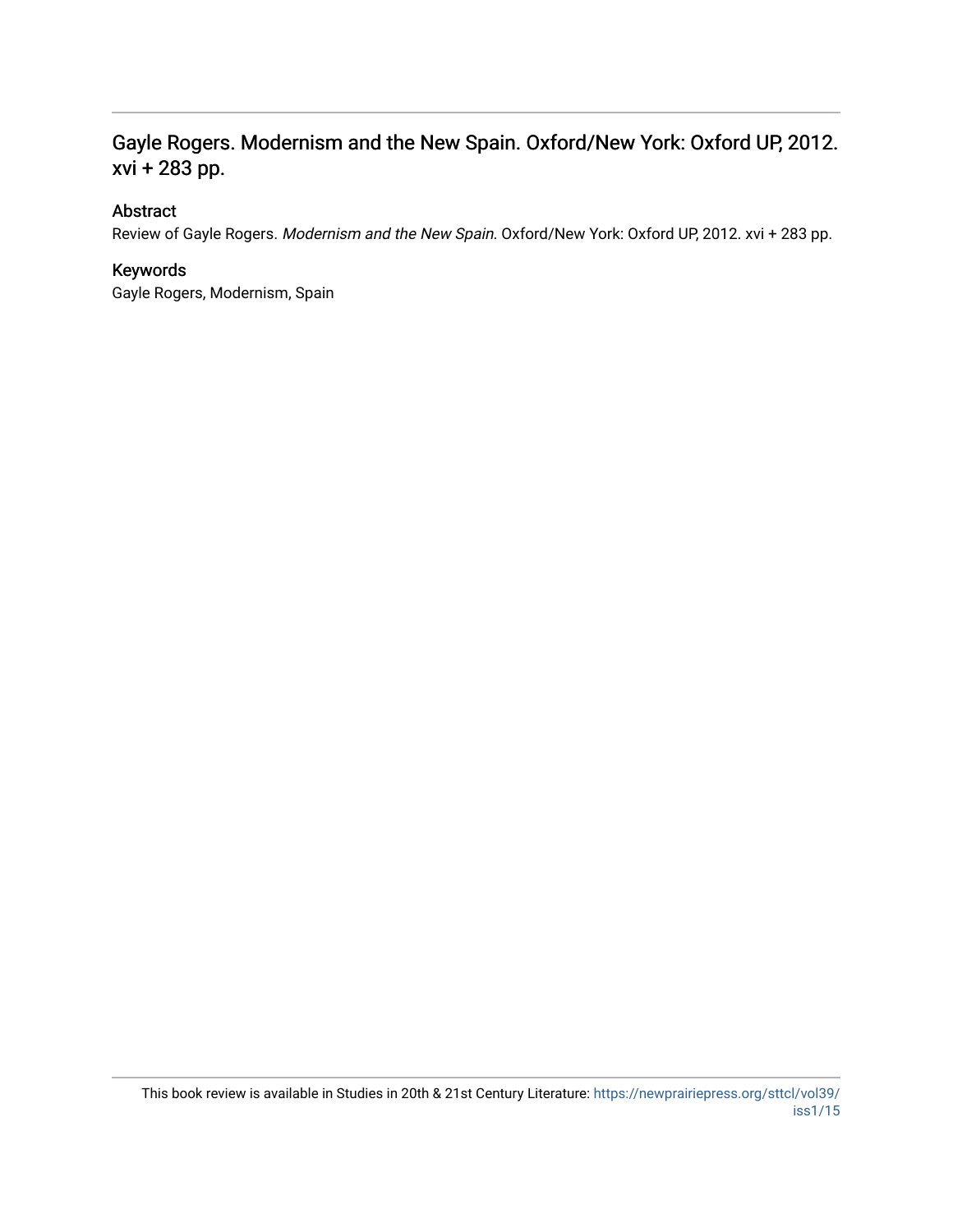Gayle Rogers. *Modernism and the New Spain*. Oxford/New York: Oxford UP, 2012. xvi + 283 pp.

Rogers's work is an interesting study about Modernism during the first half of the  $20<sup>th</sup>$  century from two distant and different European perspectives. Nevertheless, Modernism as a socially new way to recreate the environment with the aid of scientific knowledge, technology, and practical experimentation was something with which Spain was not necessarily associated in certain European circles. In order to understand the reasons for excluding Spain from this scientific and rational world, up to the years prior to the Spanish Civil War, we might have to go back to the propaganda and stereotypes that existed between the Protestant and Catholic worlds in the sixteenth century.

Rogers analyzes Spanish writers such as José Ortega y Gasset, Antonio de Marichalar, Victoria Ocampo, and Federico García Lorca, and places them in context with parallel English writers such as T.S. Eliot and his group. Rogers has done a good job summarizing the literary activities of Modernism and the efforts of a group of Spanish intellectuals to connect with their Anglo Germanic counterparts during the previous years of Franco's rise to power. Nevertheless, Rogers gives excessive prominence to Ortega y Gasset, referring to him as "Spain's leading intellectual" (4), while just mentioning in passing thinkers such as Miguel de Unamuno. Ortega, perhaps the most "pro-Northern-European" and "elitist" of all the Spanish writers of his time, is well known for rejecting and despising cultures that are not connected with the Germanic Christian past of Spain. The efforts and energy of some Modernist writers and intellectuals to Europeanize ("europeizar") Spain, mostly from Ortega's group, are well known. The same occurs with the opposite idea of "españolización" of Europe, proposed by Unamuno.

European Modernism is a concept as difficult to define as Europe itself. Indeed England, along with Spain and Portugal earlier, were empires that shared the reality of having had an extraordinarily broad global, cultural, and geographical reach. Spain, "the spiritual reserve of Europe"—as has often been defined by northern European countries—is counterpoised to the worshipers of "science," understanding "science" as the panacea, at least since positivism "replaced" religion. Ortega y Gasset, a very able thinker and speaker, left much to be desired as a historian, and has even been corrected by disciples of his such as Américo Castro, particularly when he spoke about the Spanish Semitic past. Ortega was much less versed in the history of Al-Andalus, an area of Spain than can arguably be qualified as the most civilized part of Europe during the Middle Ages. The rich racial and cultural syncretism of Euro-Mediterranean people, such as the Spanish and Portuguese, has not always been well understood by people with the more insular traditions of northern Europe. The geographical factor of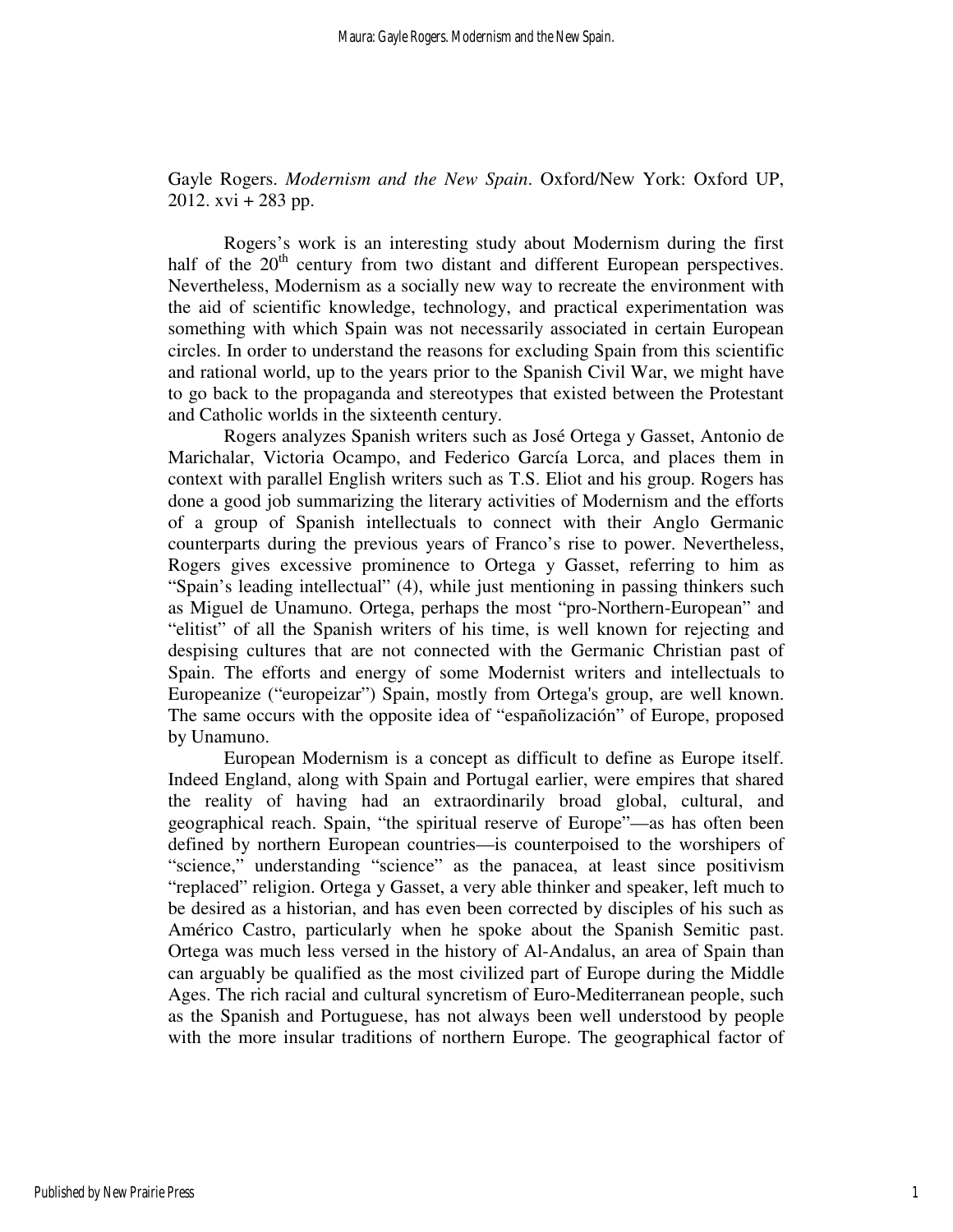the Iberian Peninsula serving as a bridge between seas and continents has played, without a doubt, an important role in the contact with other peoples from Western and Eastern shores. This feature is not general for other less Romanized and geographically isolated European countries that give much more importance to race and ethnicity.

Science can be good or bad, depending whether it is put at the service of humankind or at the service of commercial interest that can lead to the destruction and exploitation of humanity. What is clear is that science and wisdom are two different things, as Unamuno points out in his masterwork *Del sentimiento trágico de la vida* (*The Tragic Sense of Life*.)

Other writers are mentioned several times as participants in this "Modern" period, with Lorca being one of them. Without a doubt, Rogers has been able to offer one the most objective and accurate perspectives on this writer in the entire book. We should not forget, nevertheless, that Lorca's Modernist perceptions as an official Andalusian, as Jorge Luis Borges would define him, contrast sharply with other Nordic European ways of understanding life completely foreign to his persona. Lorca's perception of spiritual emptiness and lack of soul (Wall Street) in the Protestant world is well summarized in his book *Poeta en Nueva York* (*Poet in New York*)*.* "En ningún sitio del mundo se siente como allí la ausencia total de espíritu" 'In no other place in the world you feel, like there, the total lack of spirit' (37).

In short, Gayle Rogers has effectively highlighted the most important Modernist cultural ties of two European countries that are theoretically peripheral but are in many ways central to what we understand today as modern Europe. Rogers has carefully crafted the biography and idiosyncrasy of some individuals during the years surrounding the Spanish Civil War. The most notorious of all would be Antonio de Marichalar: "a marquis himself, came from a line of liberal aristocrats who sided against the monarchist during the Carlist Wars" (114). There is no doubt that Rogers has thoroughly documented a period very often biased by a Manichean portrait of the two sides that fought in the Spanish Civil War. In Marichalar's case, Rogers's devout Catholicism was at odds with the Republic. At the same time, those connections with conservative Spain allowed Marichalar to return to Franco's Spain after fleeing during the war. As we can see, Ortega was not the only one to think that Spain and England had the mission to redefine Europe in the 1930s.

The tensions and divisions between North and South are as old as the  $16<sup>th</sup>$ century religious wars between the Protestants and the Catholics. Today we can see that Europe, with its economic center located outside England and Spain, is still divided. Maybe geographical concepts such as Europe are becoming obsolete in a world with societies that are so interconnected and global, and at the same time so nationalistic and parochial, that it is almost impossible to predict what will